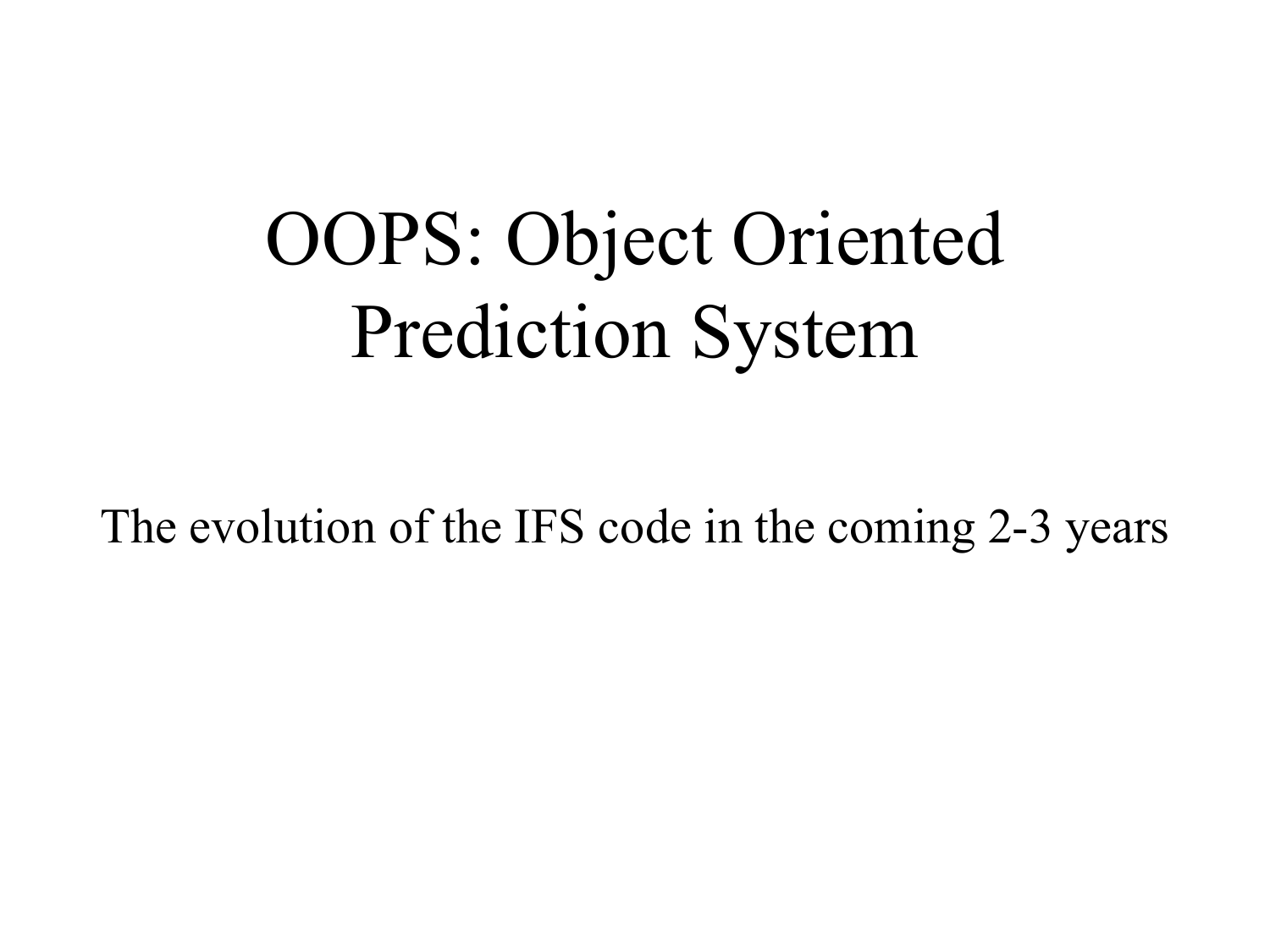# Why to re-arrange the IFS code ?

- The IFS code has reached a **very high level of complexity**. However, most configurations and **options are set up and defined globally from the highest control level down**.
- The **maintenance cost** has become very high.
- New cycles take longer and longer to create and debug.
- There is a **long, steep learning curve** for new scientists and visitors.
- It is becoming **a barrier to new scientific developments** such as long window weak constraints 4D-Var.
- Some algorithmic limitations:
	- Entities are not always independent => H^t R−1 H is one piece (jumble) of code.
	- $-$  The nonlinear model M can only be integrated once per execution  $\Rightarrow$  algorithms that require several calls to M can only be written at script level.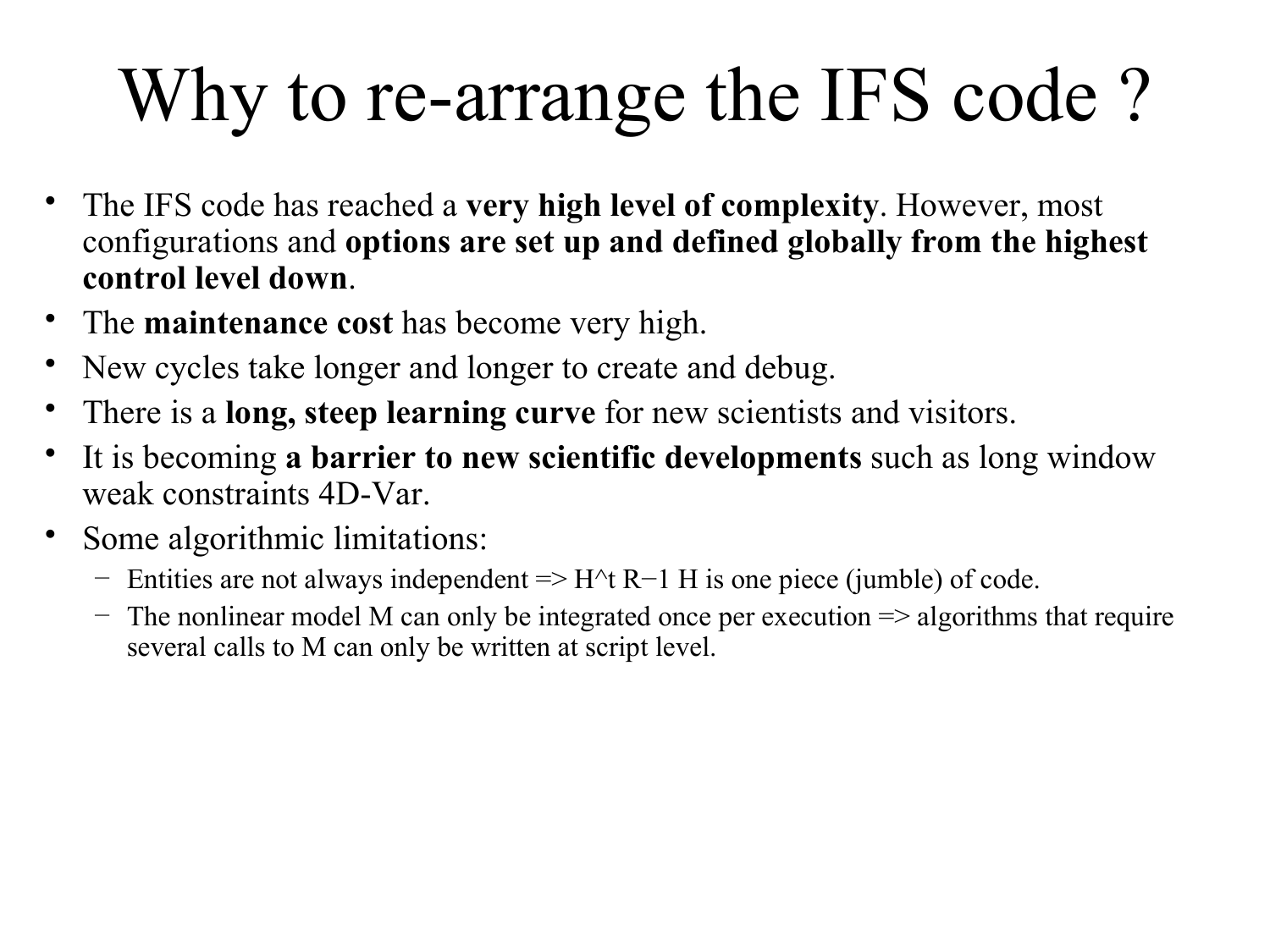#### IFS growth: unfortunately, it's not an investment: It's growth of costs, not of benefits.

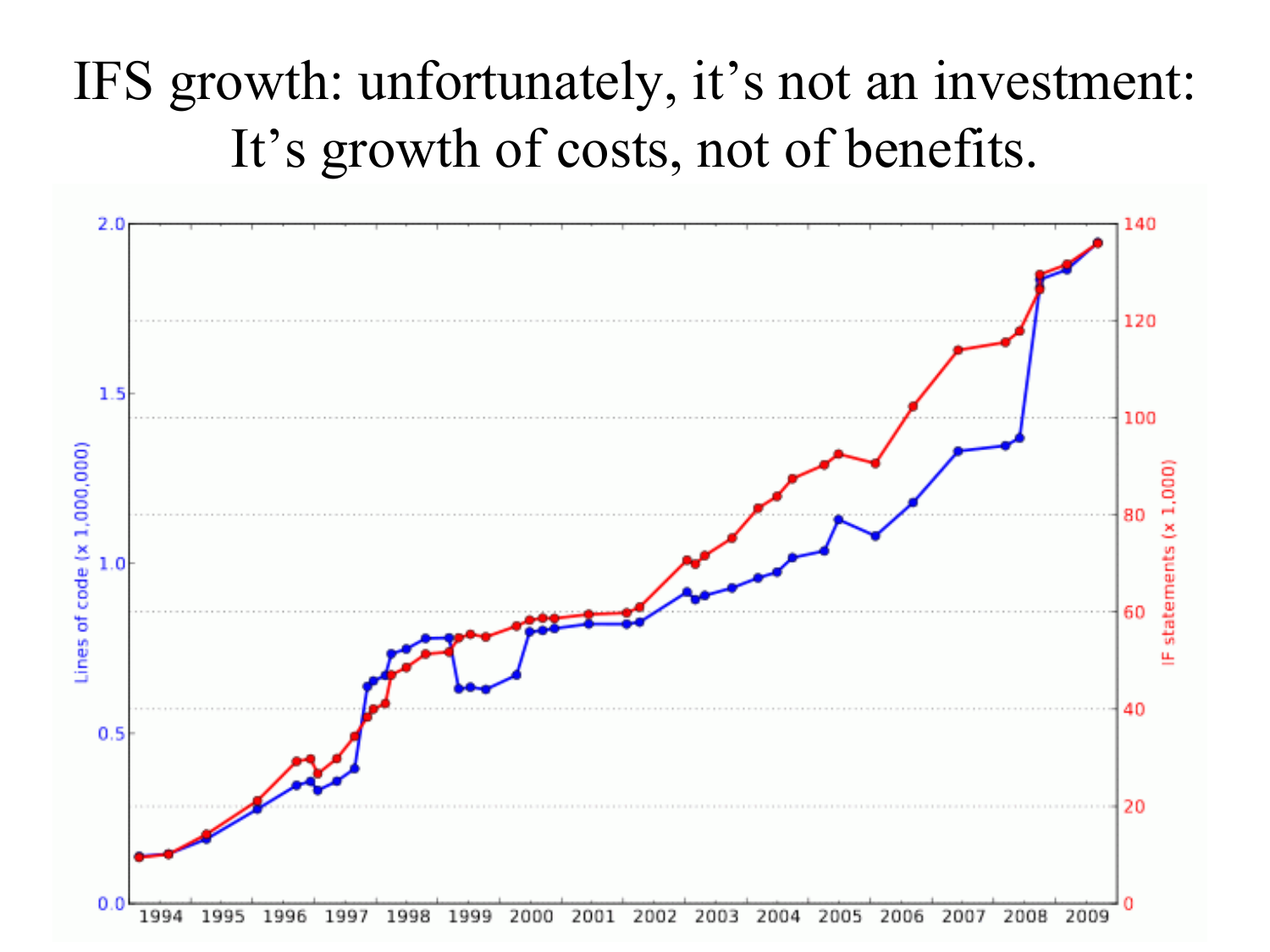## Modernizing the IFS

- Re-assess « modularity »:
	- Define self-sufficient entities that can be composed, that define the scope of their variables (avoid « bugpropagation  $\gg$  => requires a careful understanding and definition of their interface
	- Avoid as much as possible global variables
	- Will require to widen the IFS coding rules and *break the « setup/module/namelist » triplet paradigm*
- Information hiding and abstraction

The above leads to *object-oriented programming*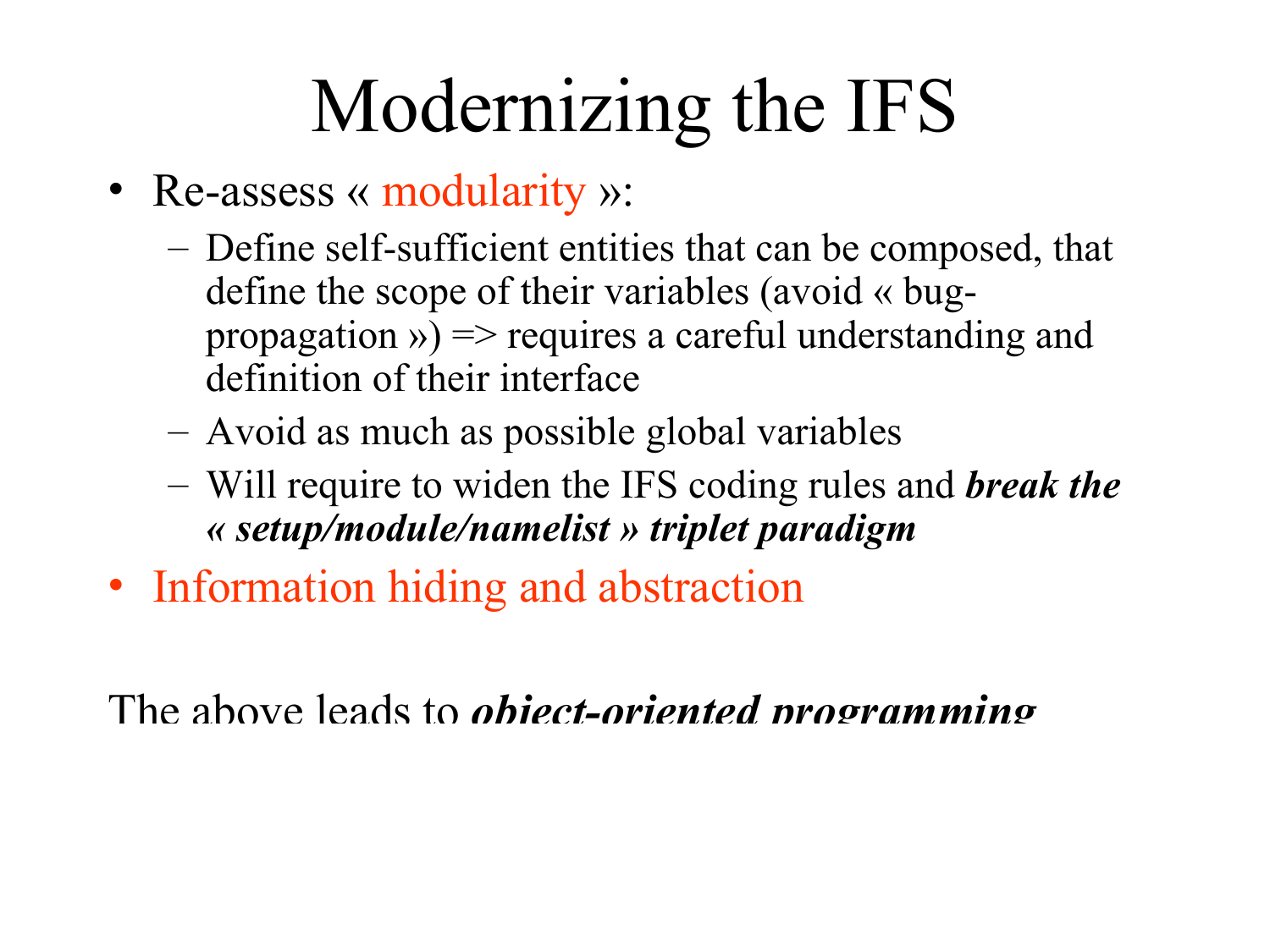## Basics about OO-programming

- Organize the code around the data, not around the algorithms.
- The primary mechanism used by object-oriented languages to define and manipulate objects is the class
- Classes define the properties of objects, including:
	- The structure of their contents,
	- The visibility of these contents from outside the object,
	- The interface between the object and the outside world,
	- What happens when objects are created and destroyed.
- Operations, transformations on members of a class: methods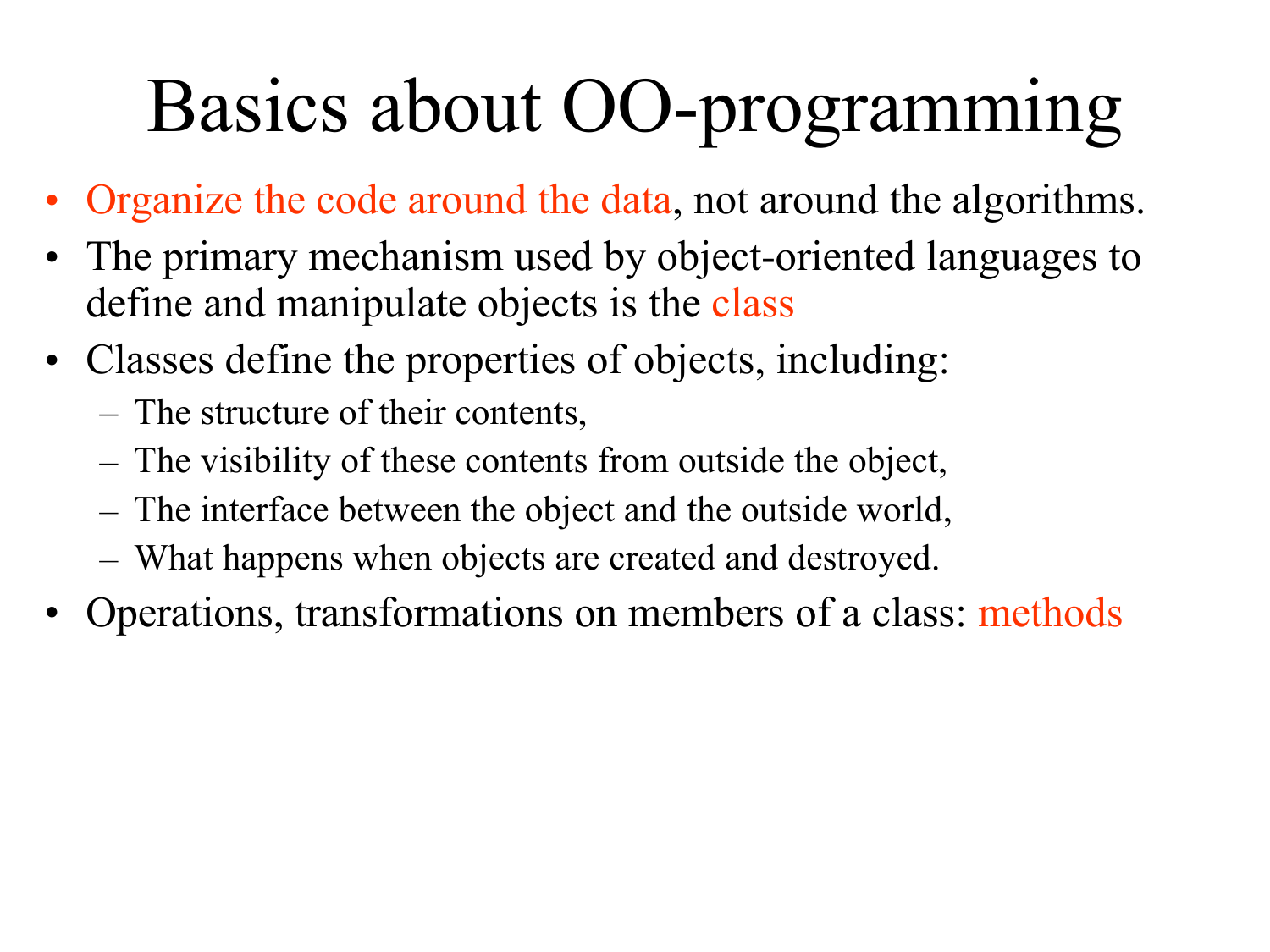#### More basics about OO

- Encapsulation: content+scope of variables+interfaces (operators) put altogether
- Inheritance: allows more specific classes to be derived from more general ones. It allows sharing of code that is common to the derived classes.
- Polymorphism: refers to the ability to re-use a piece of code with arguments of different types.
- Abstraction: refers to the ability to write code that is independent of the detailed implementation of the objects it manipulates.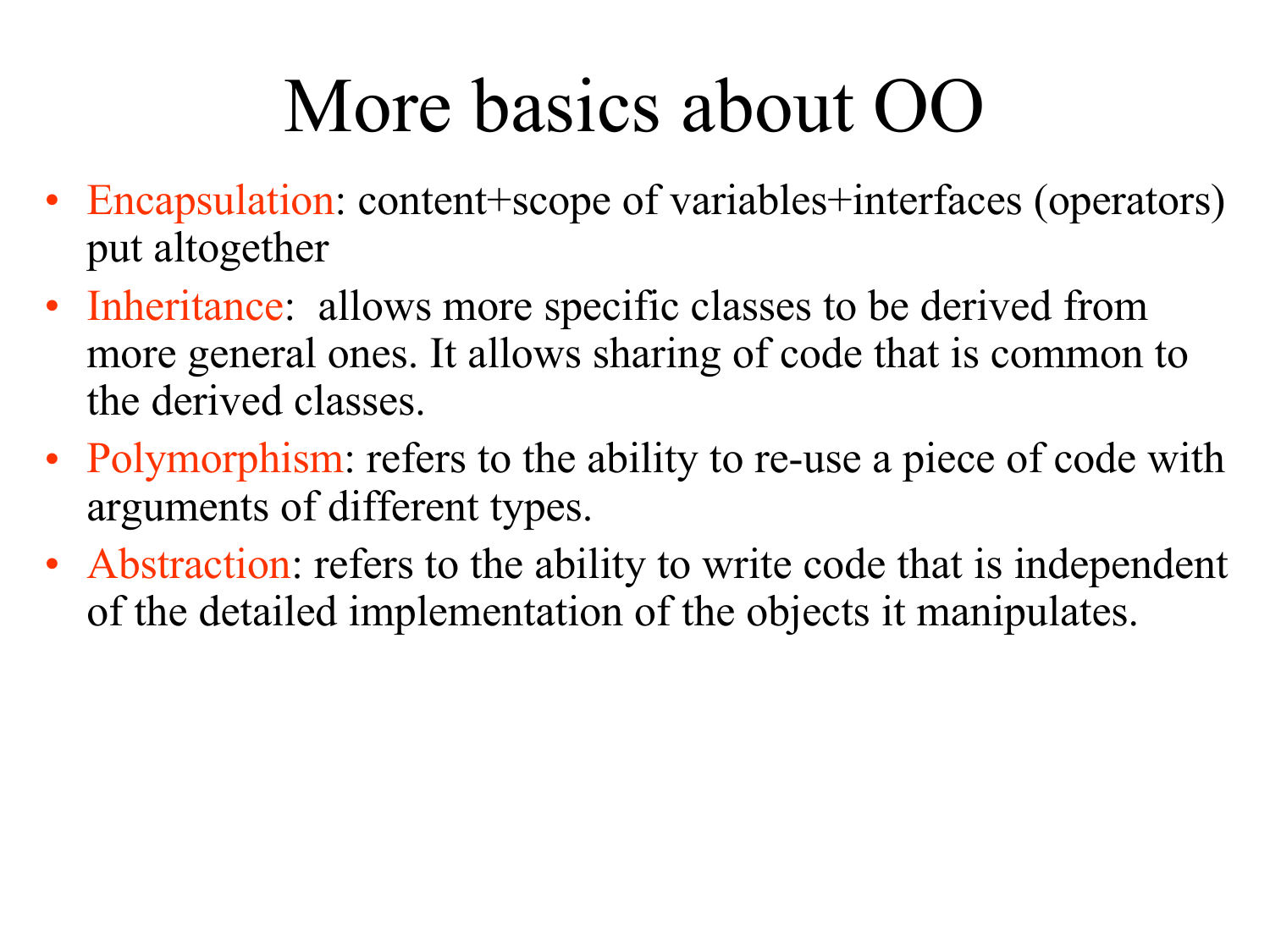# Toy OOPS

- 'Toy' data assimilation system to try out Object-Oriented programming for IFS
- Abstract Part
	- Code the algorithm in terms of base classes which serve to define interfaces to the data structures & functions
		- can be compiled separately
- Implementations ("Instantiation")
	- Code Lorenz and QG models in terms of derived classes from the base classes which define data structures and functions
		- without change of abstract part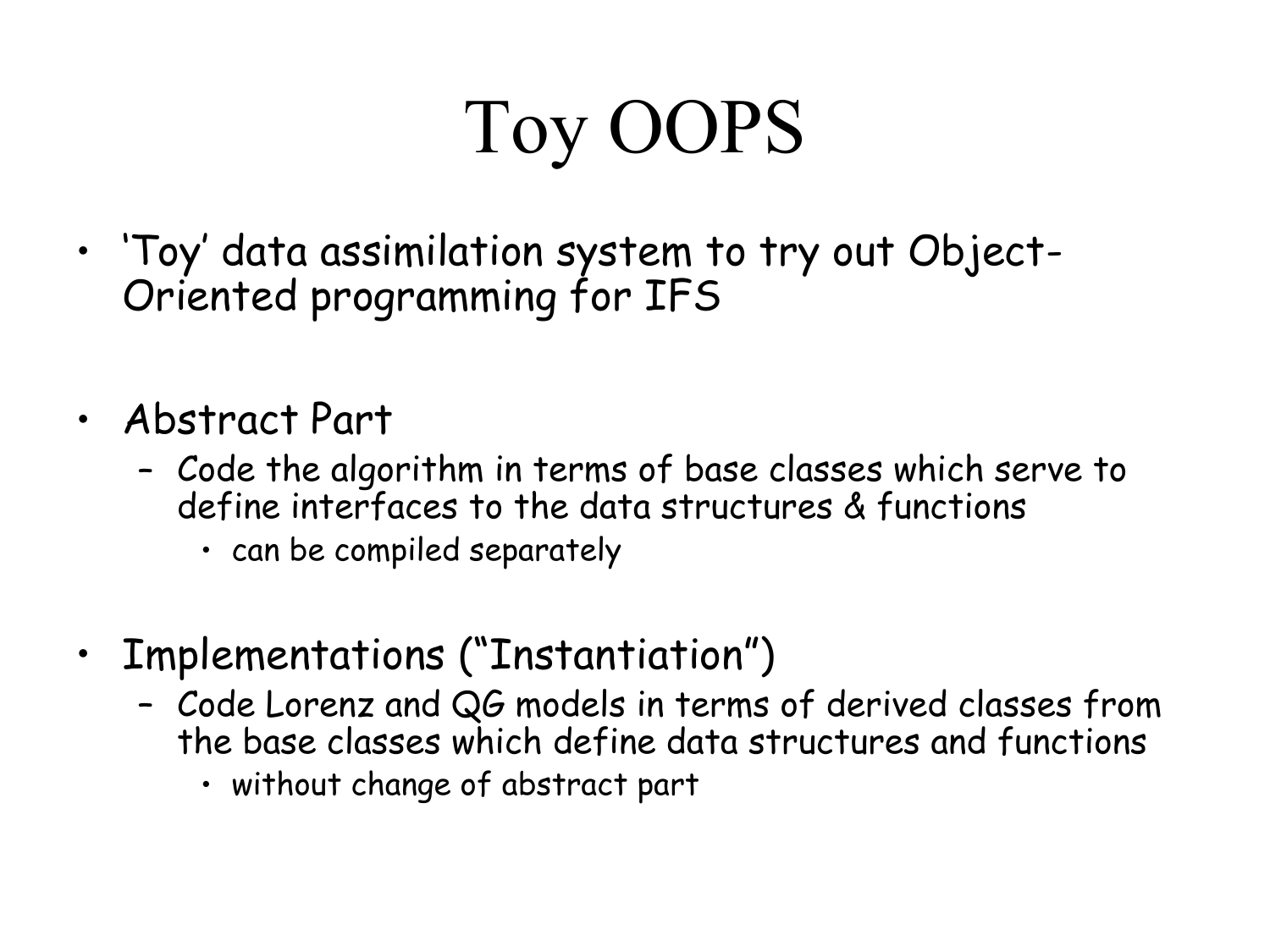#### Toy OOPS implementations

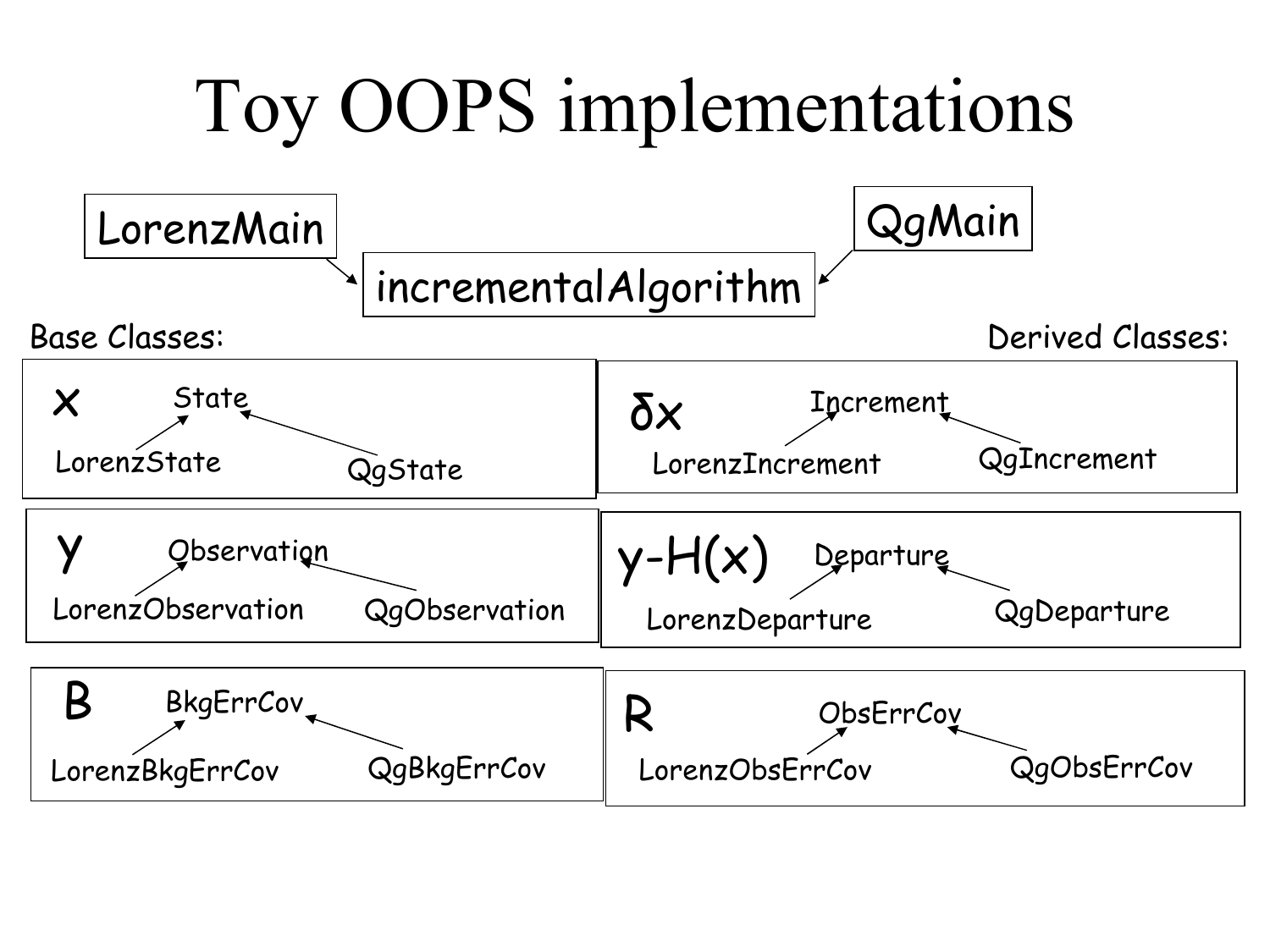#### Abstraction: Incremental 4D-Var

void incremental\_4dvar(CostFunction4dvar & J,  $\frac{1}{x}$  compute inital cost and gradient<br>ControlVariable & x,  $\frac{dx}{dx} = 0.0$ ;<br>Observation & y, J.simul(dx.gx.zj0);  $int & nouter$  ) {

```
ChangeVariableSqrtCovar chavar(1, *J.B);
double zj0, zj1int jout;
ControlVector dx(ctlsize), gx(ctlsize),
              da (ctisize);
dx = 0.0da = 0.0:
Trajectory traj (J. hmop4d->get_nstep());
```

```
for (jout=0; jout \lt nouter; jout + ) {
```

```
Departure * ydep:
ydep=J. get=R()->get-dep('ombg');
```

```
Observation * yeav;
yeqv=y. clone ("obsv");
```

```
// Setup trajectory and departures
```

```
ControlVariable xwork(1, x.get()[0]);
J.get_hmop4d(). nI(xwork, *year, traj);ydep\Rightarrowdiff(*yeqv,y);
if (jout == 0) ydep->putdb();
traj.set(da);traj.set(*ydep);J. settraj (traj, chavar);
```

```
// CG Minimization
CG(J, dx, gx, 4);
```
// Compute final cost and gradient  $J.$  simul  $(dx, gx, z|1)$ :

```
// Form increment and analysis
// in physical space
Increment * dxtmp:
dxtmp=J. get.B()->get_inc();IncrementalControlVariable xinc(1,*dxtmp);
chavar.vect2var(dx.xinc);
*xinc.get()=\n* xinc.get()+\n* x.get();da = da + dx:
```

```
// Final diagnostics
ControlVariable xwork(1, x.get() [0]);
```

```
Observation * yeqv;
yeqv=y.clone("obsv");
J.get_hmop4d().nl(xwork,*yeqv,traj);
Departure * ydep;
ydep-J.get_R()->get_dep("oman");
ydep \rightarrow diff (*yeqv, y);
ydep \rightarrow putdb();
```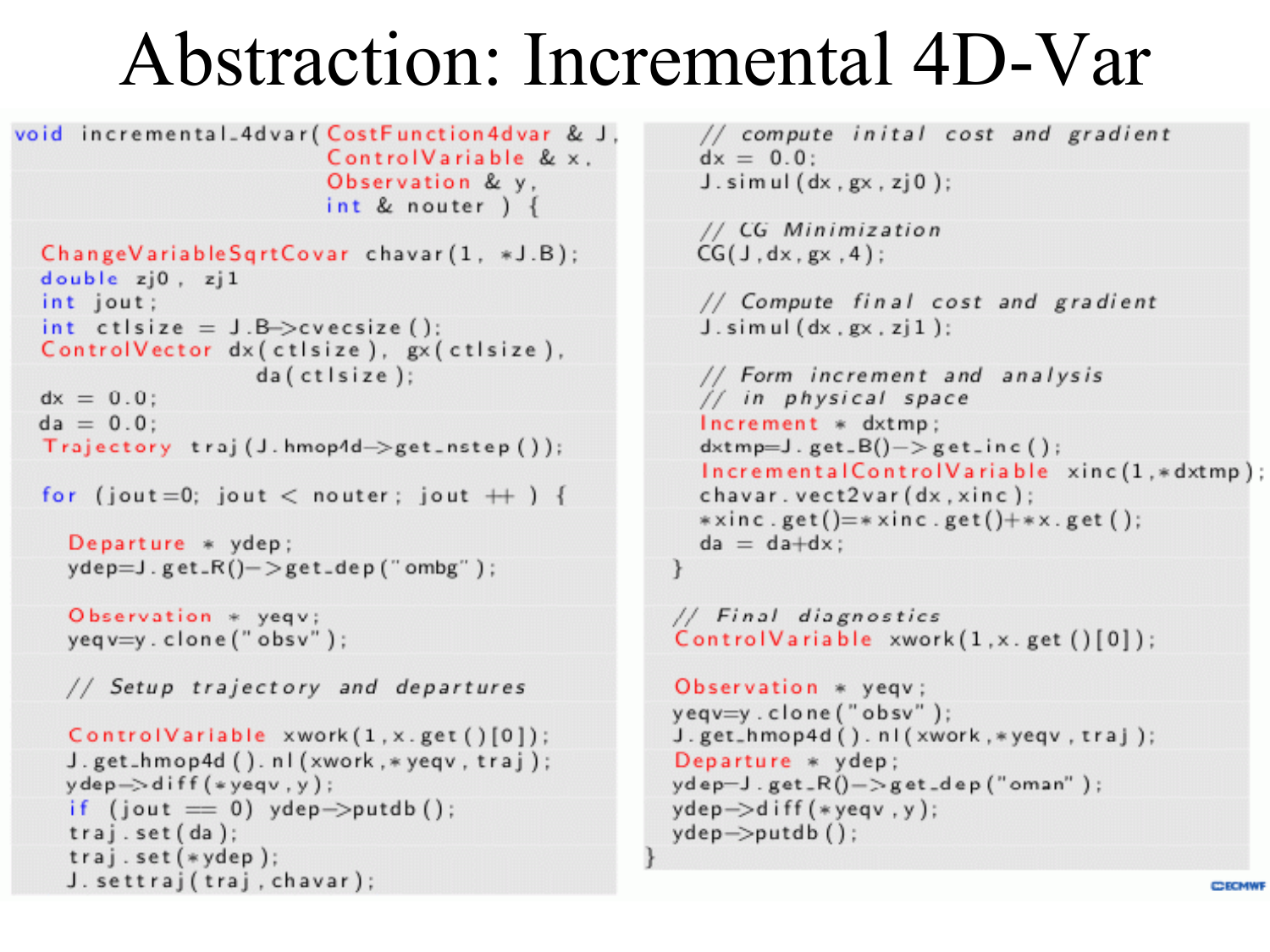#### $\rightarrow$  IFS : a 'F90 / C++ sandwich'

```
Main program: master.F90 
                 calls mpl_init etc.
```

```
Control layer in C++ : IFS_main
Abstract part: IncrementalAlgorithm.cpp, 
                  Stepo.cpp, Hop.cpp,
                  State.cpp, Increment.cpp, etc.
IFS specific: IFS_State.cpp, IFS_Increment.cpp, etc.
```
Computational parts in F90: cpg.F90, callpar.F90, rttov.F90 etc.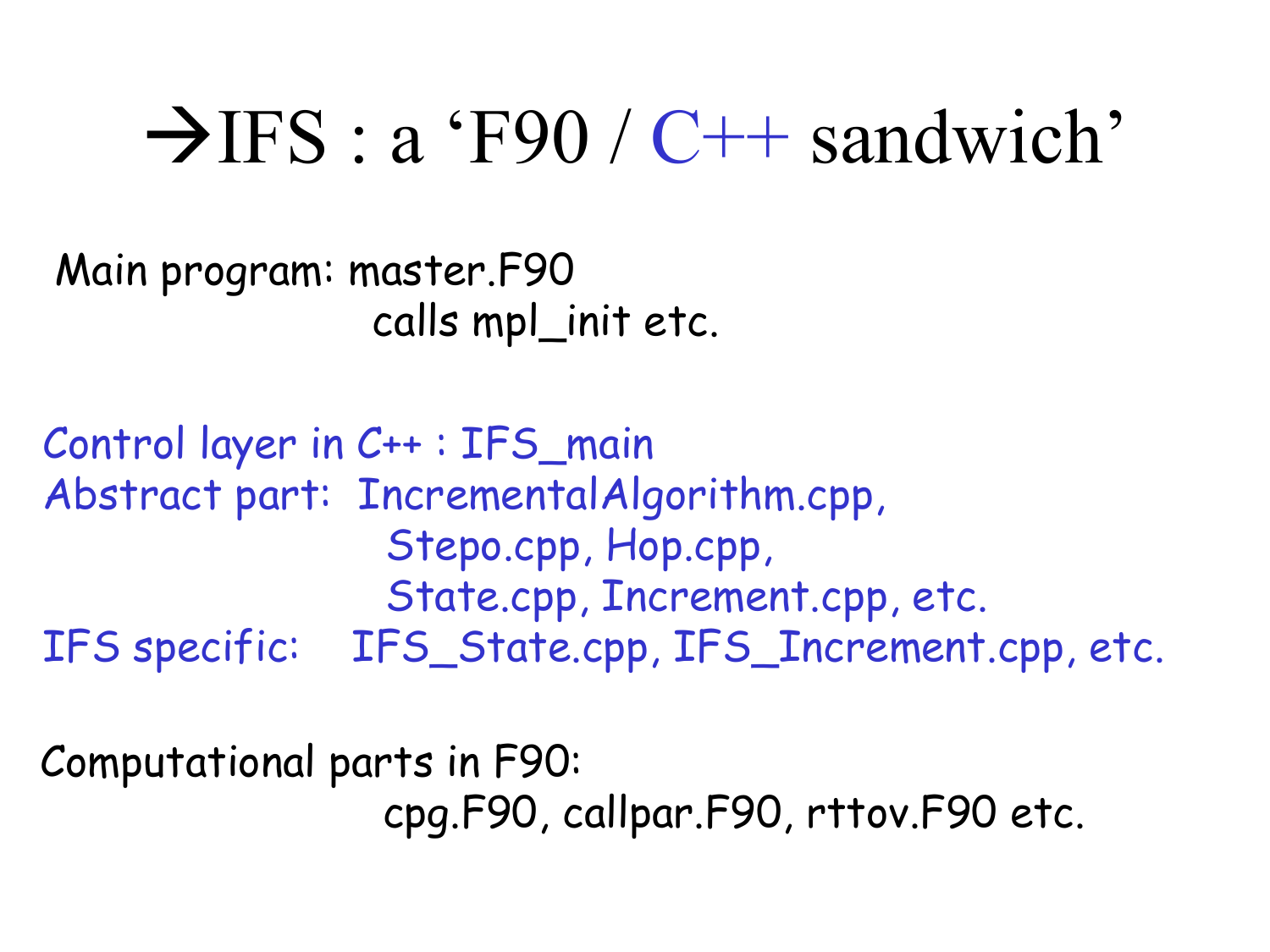## Polymorphism

• **ODB retrievals in H (hop.F90), H (hoptl.F90), HT (hopad.F90) depend on the observation type (see ctxinitdb.F90)** 

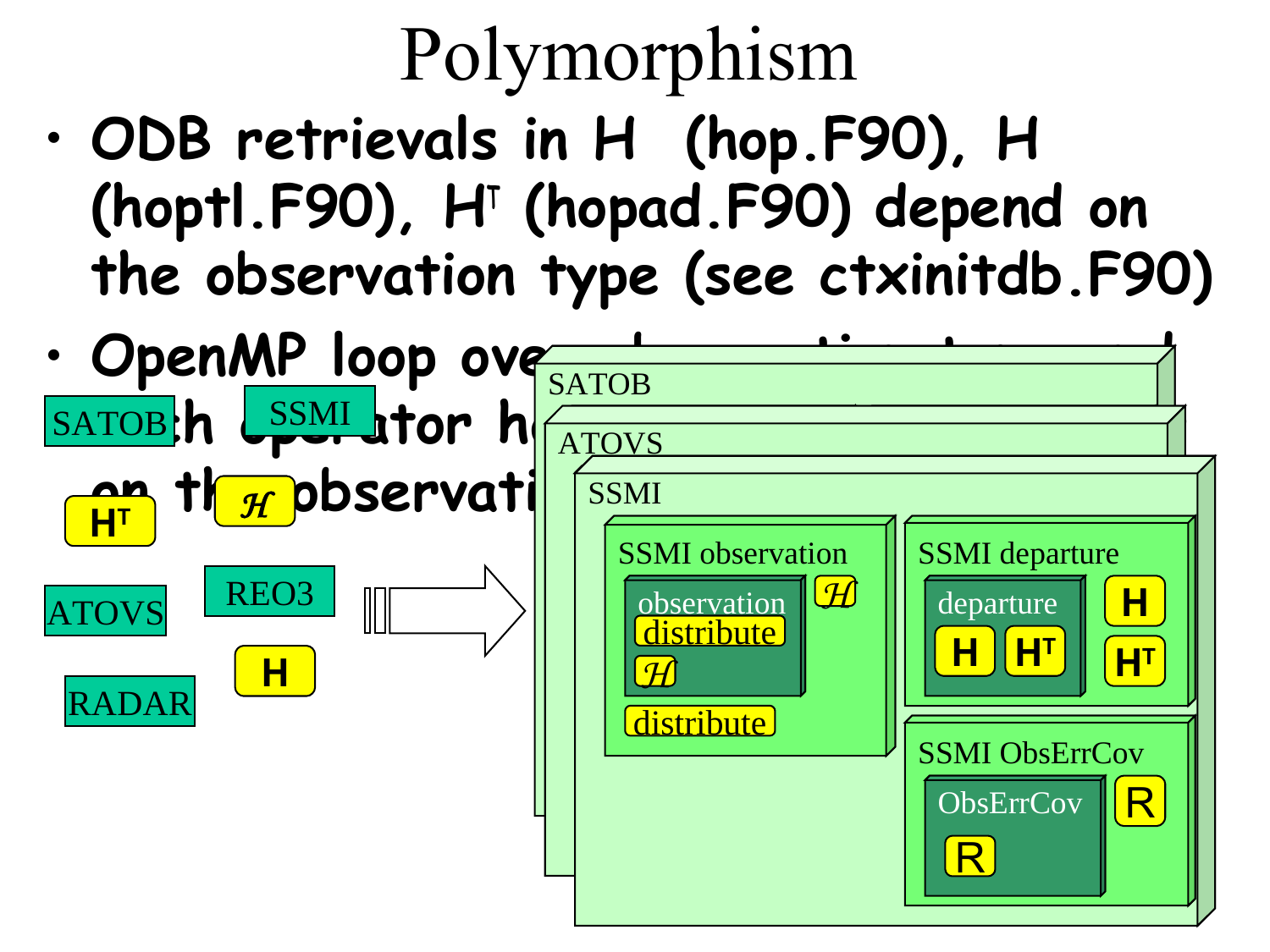#### Transition from IFS to OOPS

- The main idea is to *keep the computational parts of the existing code and reuse them in a re-designed structure* => this can be achieved by a top-down and bottom-up approach.
- From the top: Develop a new modern, flexible structure => *Expand the existing toy system*.
- From the bottom: *Move setup, namelists, data and code together*.
	- Propose new coding guidelines to that effect,
	- Everybody participates by applying it to the part of the code they know.
	- Create self-contained units of code.
- C++/F95 breaking levels: STEPO and COBS/HOP
- Put the two together: Extract self-contained parts of the IFS and plug them into OOPS => this step should be quick enough for versions not to diverge.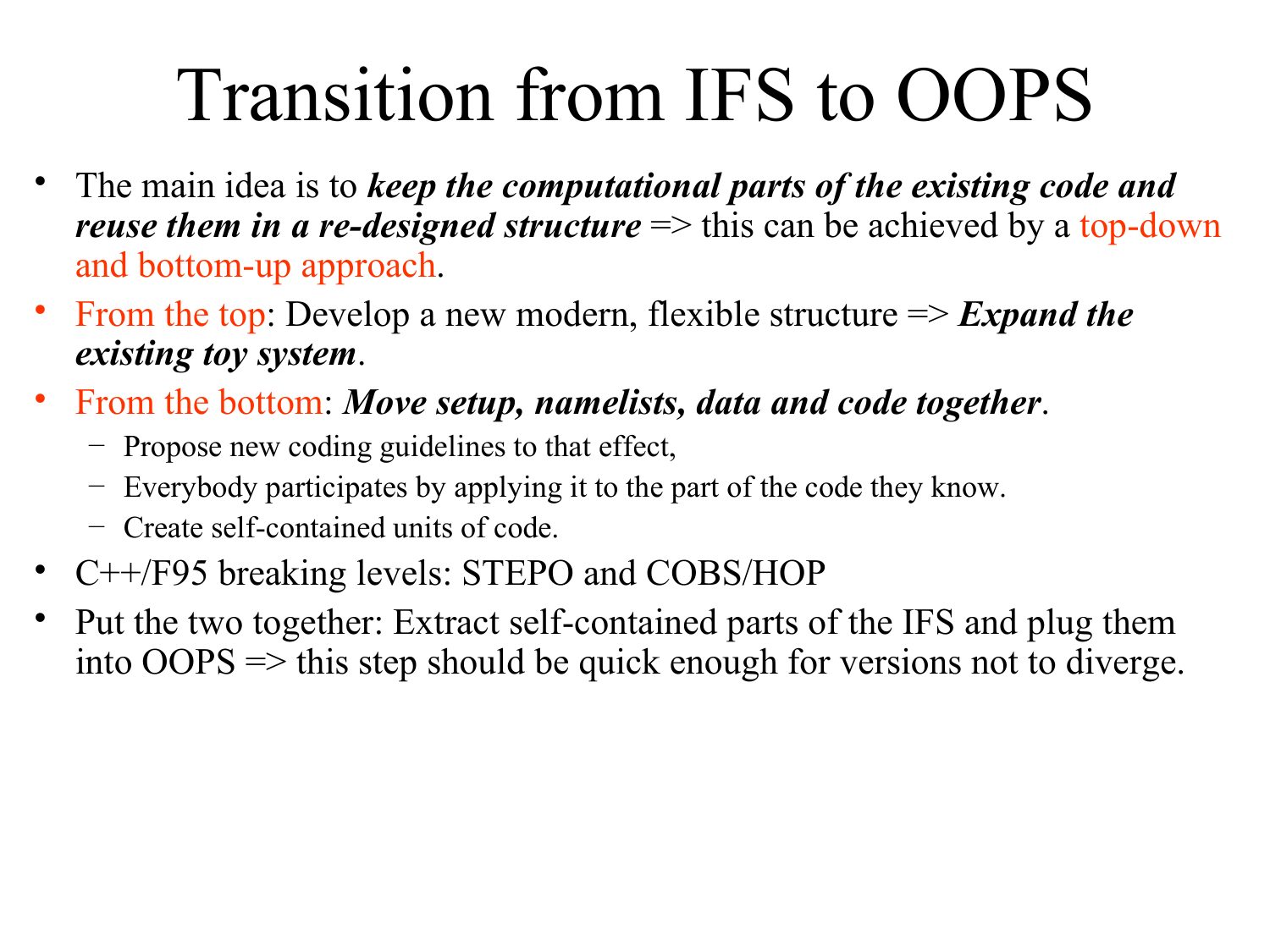#### User considerations:

- User interface:
	- Xml files: incremental rather than full-default; no more namelists after OOPS !!!
	- Must preserve the facility to read in model parameters from a model input file (like with  $\langle$  FA  $\rangle$  files; for LAM at least)
- Documentation: needs to remain at a reasonable level (clean code is « auto-documentary »)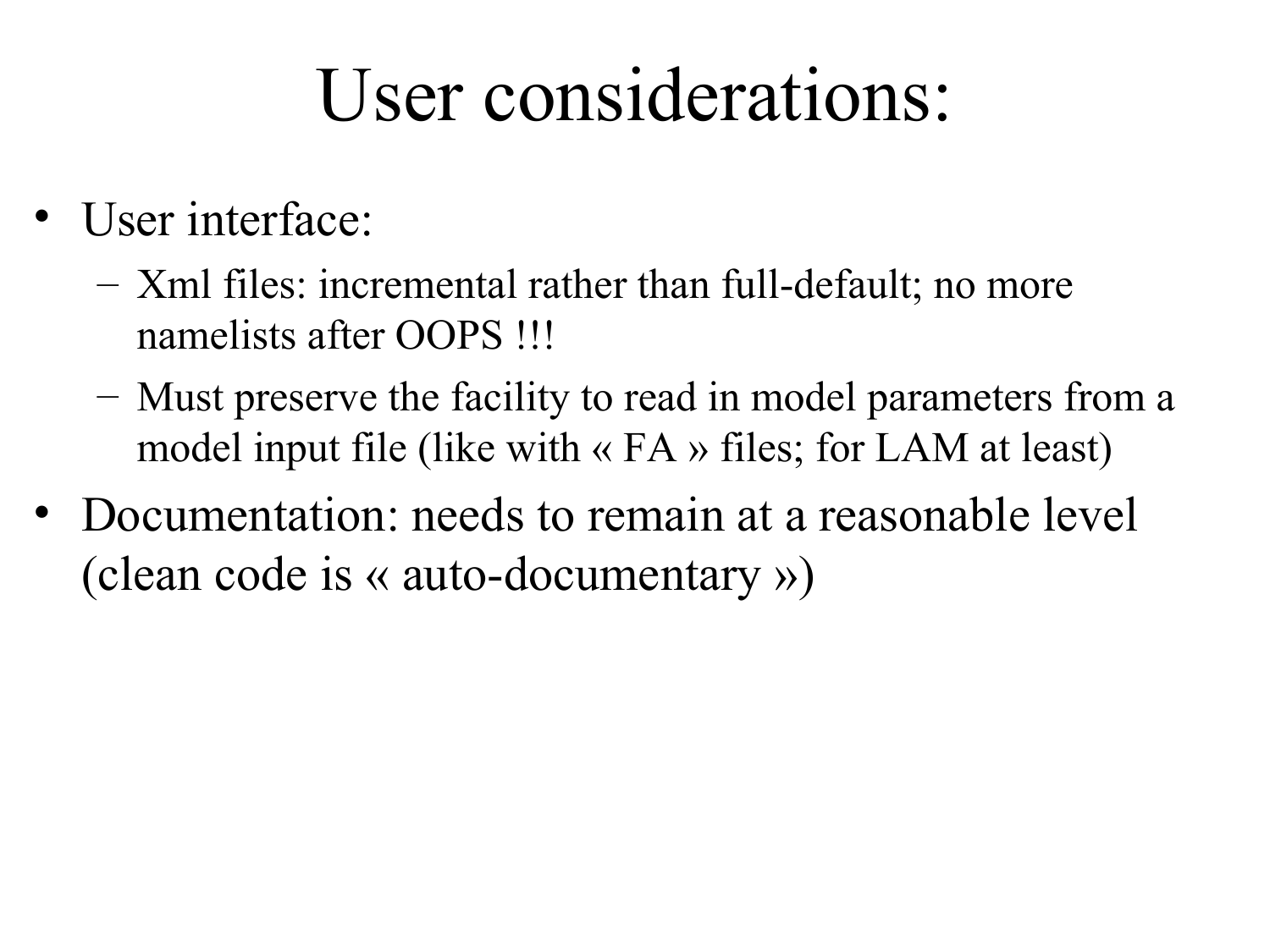# Preliminary coding considerations:

- **At which level to split OO and standard F ?** How far should OO go into the IFS ?:
	- Start with D.A. control; assess the interior of the forecast model(s) later (NL, TL, AD) => timestep organization, externalize physics ?, phys/dyn interface, timestep 1 specificity
	- Break STEPO, make GP buffers the natural vehicle for initializing and passing model data at OO-level (spectral transforms and data become an « optional » entity within the models)
	- Later on, define grids and interpolators as Objects (both « base objects » and « instantiated objects »)
- High-level entities: ocean v/s atmospheric model, EPS and singular vector computation, EnsDA
- For « bottom-to-top » approach: write *guidelines* for helping developers to identify their entities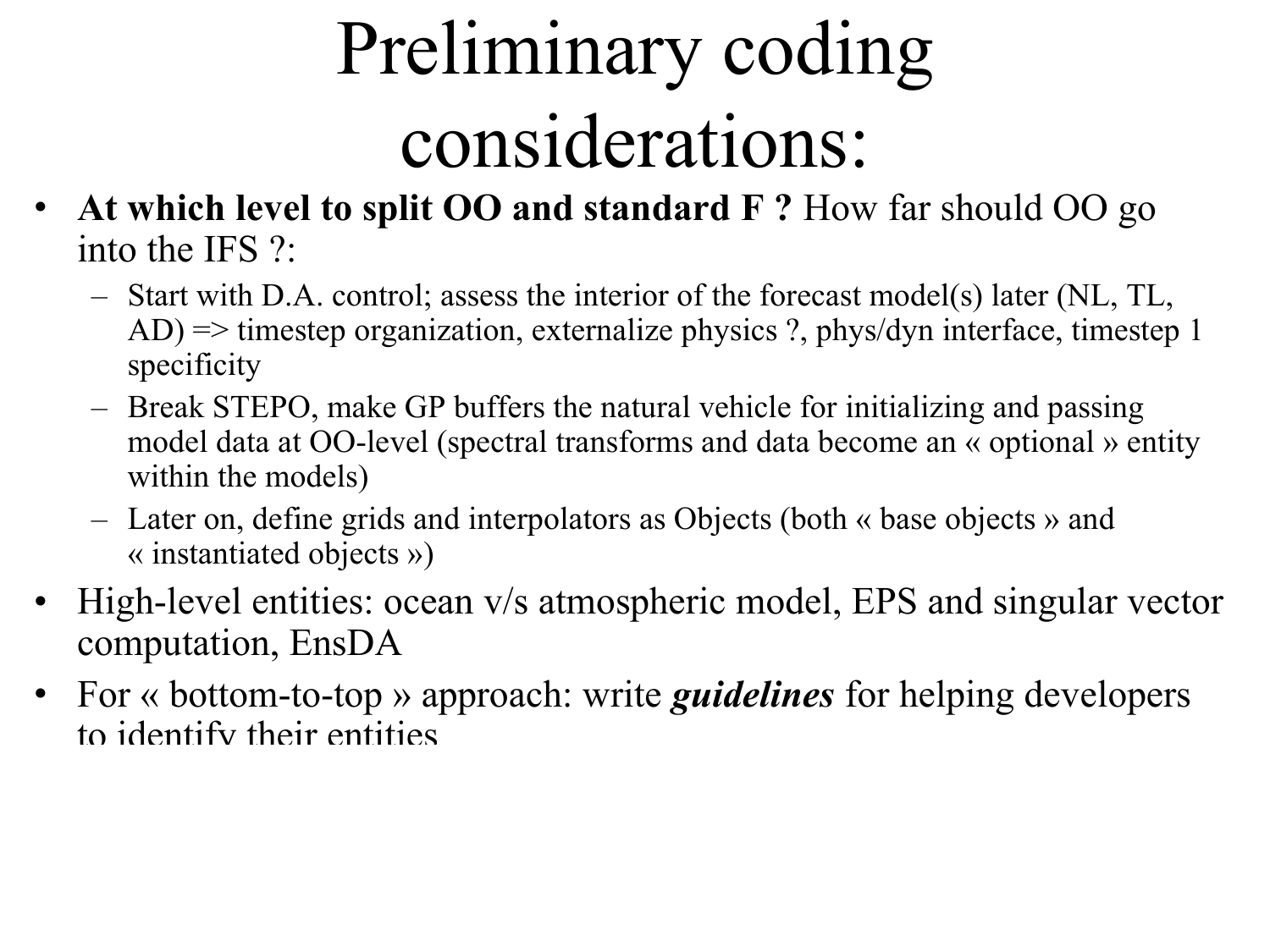## Opportunity v/s risks

#### • **Opportunity**:

- Move towards a more "modern" code, sharing more concepts with other system/I.T. codes
- Guidelines for the bottom-to-top approach will force a general and rather drastic review of the existing code (and options in the code) => some rarely used Research options may disappear !
- Develop new configurations of the assimilation at the OO-level: NL cost function, hybrid, filters, …
- Review of the obs operator interfacing, based on a scientific identification of the operators, while totally hiding the ODB database structuring (at the scientific level of the code)

#### • **Risks**:

- Long-lasting effort that may never end in practice ?
- Some bets are implicit: future of Fortran programming in Met' HPC code
- A rather tricky transition period to be organized, but the switch would be "at once" with no backward compatibility (of code) => Research developments will need to be separately adapted
- Impact on MF and Partner's applications: especially LAM code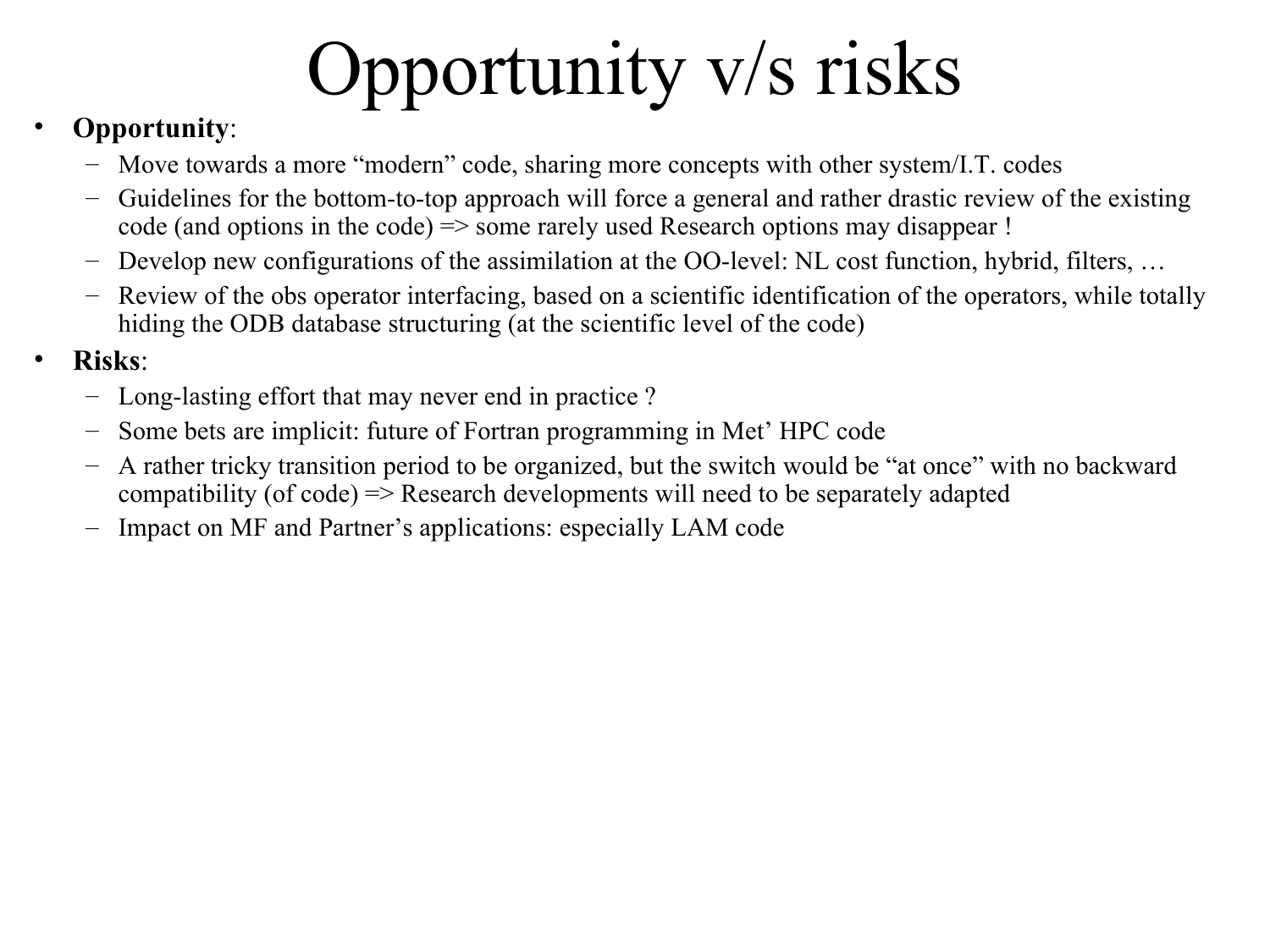#### Impact on MF&Harmonie applications: a first glance

- **LAM: re-organization of LELAM key**
- **MF's own 4D-VAR multi-incremental sequence:** adaptations of Arpège specifities & question of shared  $C++$  assimilation control level
- **adaptation of Full-Pos/e927 with a well-defined interface for OOPS (2-3 possible strategies, to be further decided)** => ideally, one should be able to almost code the sequence « global forecast  $+ e927 + LAM$  forecast » within one C $+$  piece of code
- **Keep the possibility to set up the model parameters by reading from a model input file** (923, (e)927, Arpège and LAM forecasts)
- **DFI code**: Jc-DFI but also regular D.F. initialization in global or LAM models (state vector is both input and output)
- **CANARI**
- **Other options …**